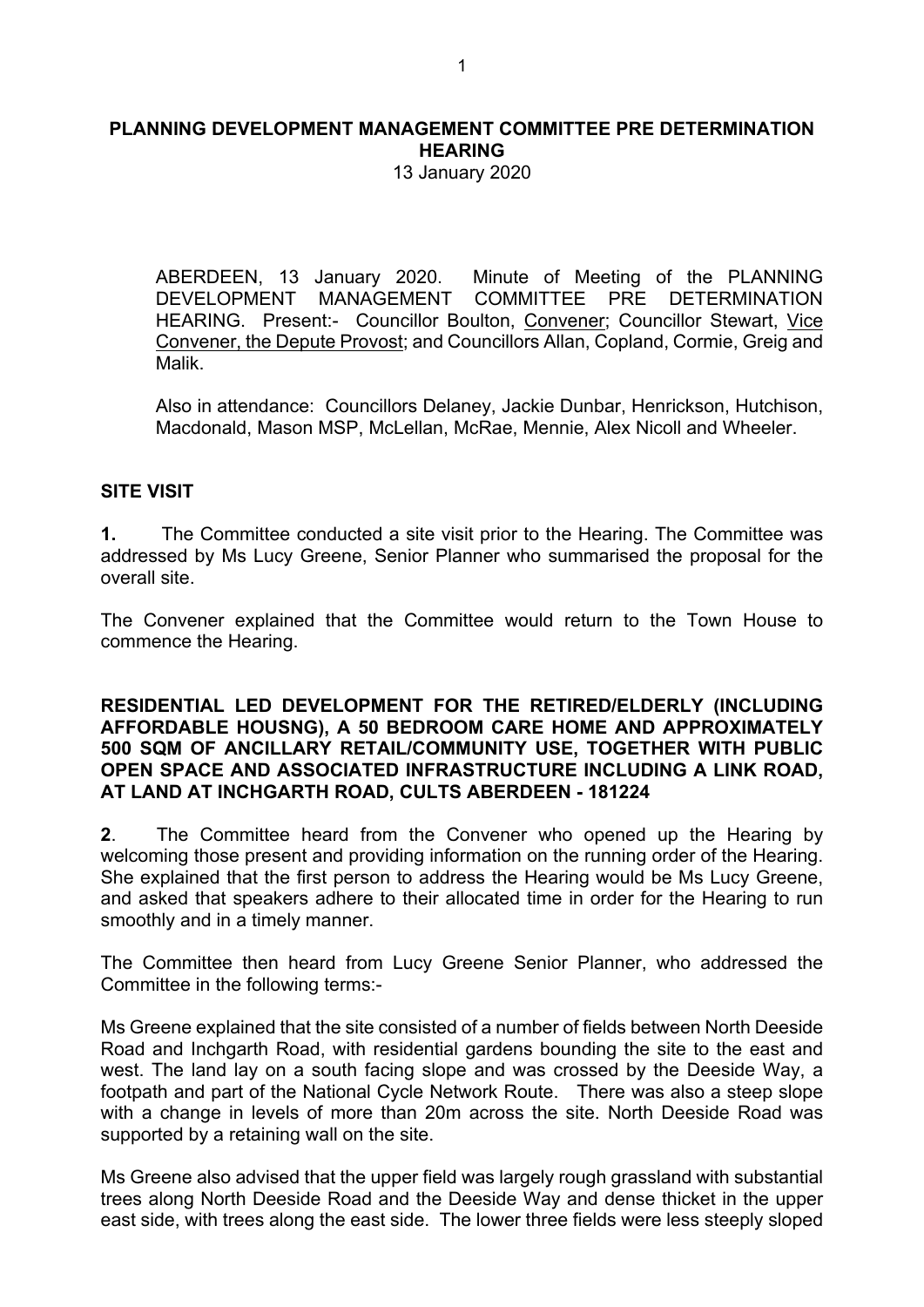13 January 2020

and contained a large number of self seeded silver birch, as well as trees along the Deeside Way. There were dry stone walls between the three southern fields, and there were stone walls along the street boundaries. There was also overhead power lines across the site, with a pylon just to the south of the Deeside Way.

In regard to the application, the proposal was for a link road between north and south, and 95 dwellings mainly of 2 bed flats. These were described as retirement homes. There was also a 50 bed care home proposed and a row of units to be used as shops and/or community facilities. The application stated that the buildings would be a maximum of 2 and a half storey in height.

Ms Greene explained that the plan was indicative and showed indicative changes in the ground levels that would be needed to create development platforms. The plans also indicated a ramped footpath which would provide access between the Deeside Way and North Deeside Road. Ms Greene advised this would need to be raised by approximately 13m over its length, which necessitated the indicative design shown, with the land raised to achieve a gradual rise. Ms Greene noted that to the west of the road would be proposed areas planted with wildflower grasses and trees, along with the existing woodland that was being retained in these areas.

In regard to representations, Ms Greene noted that there were a large number of representations received, 301 in total. This consisted of 22 letters of objection, 278 letters of support and 1 neutral.

Ms Greene highlighted that the application was accompanied by an EIA Report which covered various matters. The site was zoned within the Green Belt and Green Belt policy NE2 stated there should be no development for purposes other than those essential for agriculture, woodland and forestry; recreational uses compatible with an agricultural or natural setting; mineral extraction/quarry restoration or landscape renewal. Ms Greene noted that there were exceptions to the policy and this included proposals for development associated with existing activities in the green belt would be permitted but only if certain criteria were met. All proposals for development in the Green Belt must be of the highest quality in terms of siting, scale, design and materials and all developments in the Green Belt should have regard to other policies of the Local Development Plan in respect of landscape, trees and woodlands, natural heritage and pipelines and control of major accident hazards.

In respect of housing, Ms Greene advised that this would only be acceptable in principle where it involved the conversion of a traditional building or was necessary for agricultural reasons. The application site was not identified in the plan for transport infrastructure and the link road was not identified within the Local Development Plan as a project.

In relation to Green Space Network and Landscape impact, Ms Greene explained that the relevant policies were Policy NE1 and D2, which protected the green links for wildlife,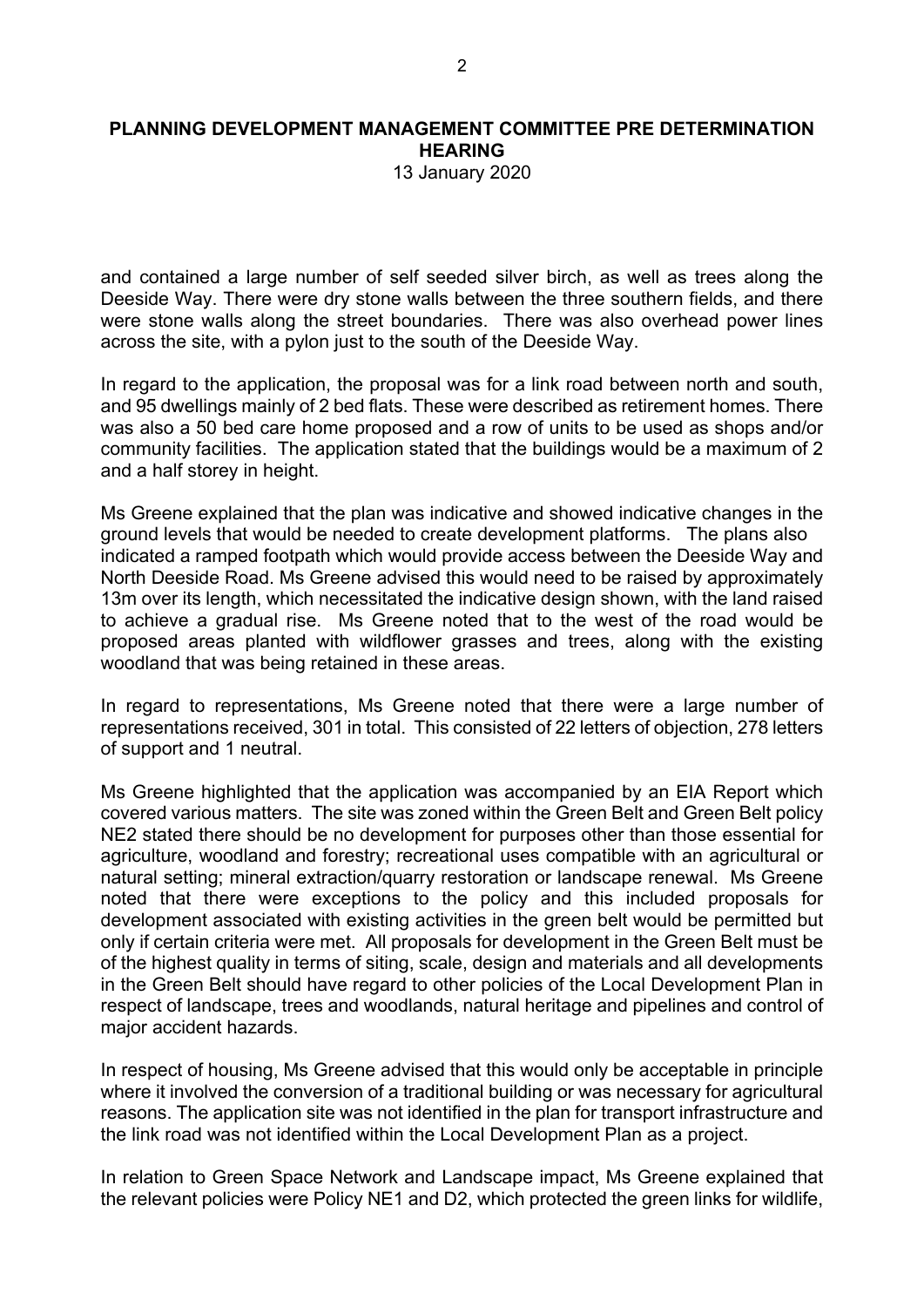13 January 2020

access and recreation and considered the impact of development on the landscape setting of the city.

A Landscape Visual Impact Assessment had been prepared that provided analysis as well as photomontage showing the development from the immediate and longer distance views.

The site was covered by a Tree Protection Order and a tree survey accompanied the application. Policy NE5 sought to retain trees and woodland of value and the proposal would result in the loss of trees in particular where the link road crosses the site. The loss of 72 trees for development was identified in the tree survey. However, due to the level changes of 23 metres, level changes to create development platforms would be required. Ms Greene explained that submitted plans indicated level changes within root protection areas in a number of areas, and elsewhere retaining walls were proposed to protect roots.

In regard to ecology, Ms Greene advised that policy NE8 covered natural heritage and sought to protect designated sites and protected species. The Deeside Way was designated as a Local nature Conservation Site and a walkover had looked for signs of various protected species. This was reported in the Environmental Impact Assessment report. The conclusions in broad terms were that for species like badgers and red squirrel, the site was used for foraging, with no evidence of setts.

In accordance with Policy I1, in connection with a planning approval, contributions would be sought towards healthcare, core paths and open space where there was insufficient provision provided on site. Affordable housing would also be sought at 25%. As these are calculated in relation to retirement housing, a means of securing the housing for this use would be sought.

In regard to Policy D1, the policy sought to ensure high standards and create a distinctive sense of place in response to an appraisal of the context of the site. Detailed design would be the subject of further applications should the Planning Permission in Principle be approved, however, this policy would be relevant in considering the level of development indicated in the Planning Permission in Principle.

In terms of Heritage, Policy D4 was relevant and pointed towards national policy in terms of Conservation areas. These policies sought to preserve or enhance the character of conservation areas. Pitfodels Conservation Area Character Appraisal was also referred to in this policy. Aberdeenshire Council who provide advice on Archaeology had recommended the attachment of a condition to any consent granted, requiring a dig to take place before any works commenced.

In relation to noise, a noise impact assessment was carried out, which looked at impacts on existing and future residents. The Environmental Impact Assessment report concluded that there were moderate to large impacts. Mitigation was recommended and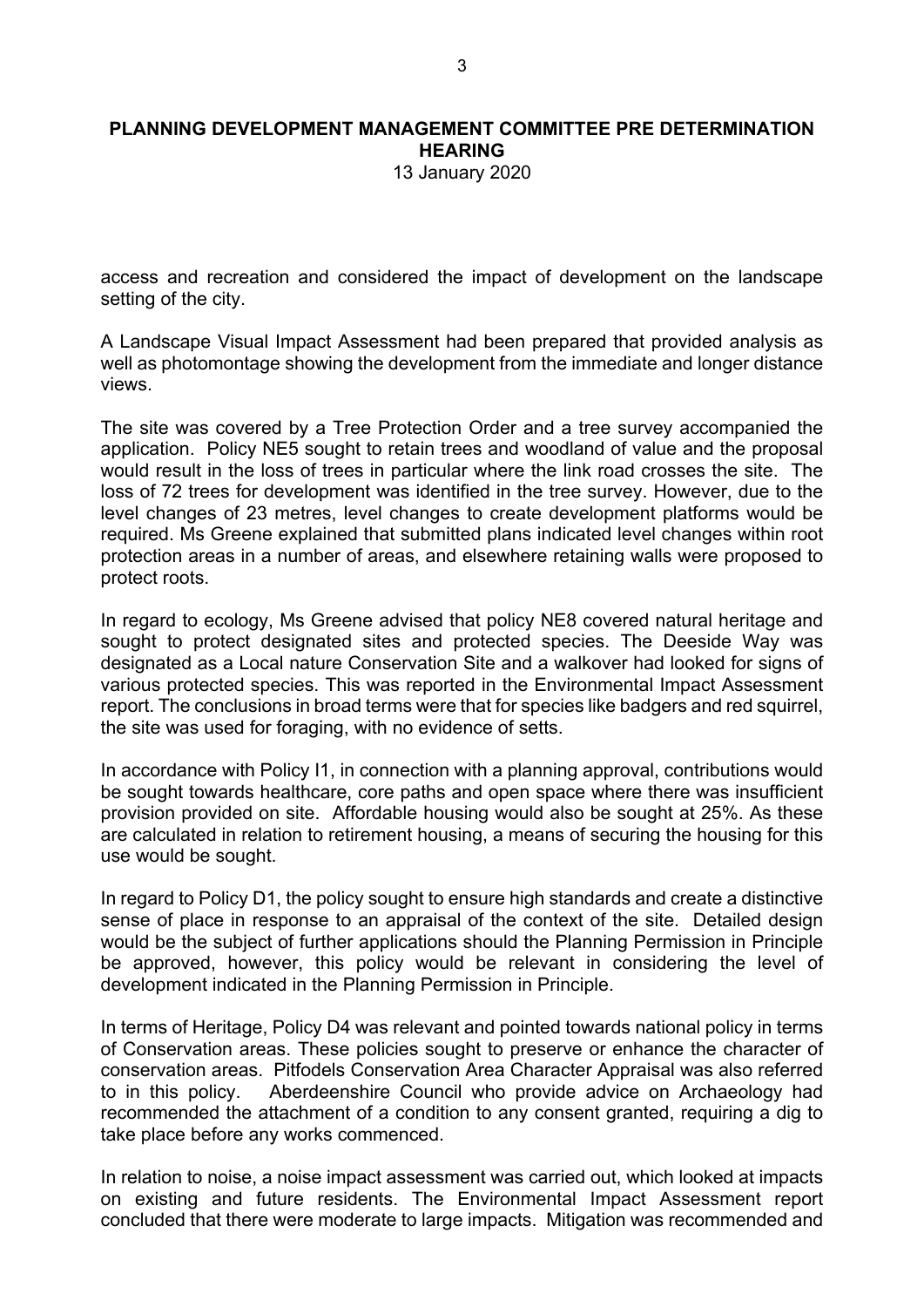13 January 2020

included sound insulating windows for the new residential units and acoustic barriers along the link road. These would consist of solid fences and would be a couple of metres in height.

The Convener then invited Mr Scott Lynch, Senior Engineer, to address the Committee.

Mr Lynch explained that roads had no major concerns with the proposed application but details would need to be ironed out, once they were submitted.

Mr Lynch advised that the current 40MPH speed limit on Inchgarth Road would need to be reduced to 30MPH. There would also be 184 parking spaces provided in the proposed development which was in line with parking standards, as well as the provision for disabled parking spaces, electric charging points etc, with all of the details to be included in the submitted application. Mr Lynch explained that it would be their preference not to have a mini roundabout, and the proposed link road would help the area in terms of traffic uses. Mr Lynch also indicated that the applicant had undertaken analysis in terms of the amount of traffic and the proposed new road would be robust.

In summary Mr Lynch explained that they did not have any major road concerns at present with the application, however when the full details were submitted, any details or concerns could be looked at and addressed.

Members then asked questions of Ms Greene and Mr Lynch and the following information was noted:

- It would be the intention to adopt the new link road, should the application be approved;
- The wildflower area would be maintained as part of the maintenance of open space, included in the legal agreement;
- The flooding team were content with the proposal and a condition would be included to mitigate flooding;
- There was flexibility in the numbers in relation to the types of property but at the moment 95 units were proposed which would be mainly flats; and
- There were no plans for a playpark in the proposal.

The Convener then invited the applicant to address the Committee, and the speakers consisted of Theresa Hunt, Burness Paull, Mark Peters, Fairhurst and Charlie Ferrari and David Suttie, Cults Property Development.

Mr Charlie Ferrari commenced the presentation for the applicant and noted that the south facing site with North Deeside Road to the north and Inchgarth Road to the south was formed by an area of land to the North of the Deeside Walkway of approximately 8 acres and a further area of land of approximately 16 acres to the south of the walkway.

Mr Ferrari stated that because of the 21metre drop between those two main roads it would be virtually impossible to see the development from North Deeside Road apart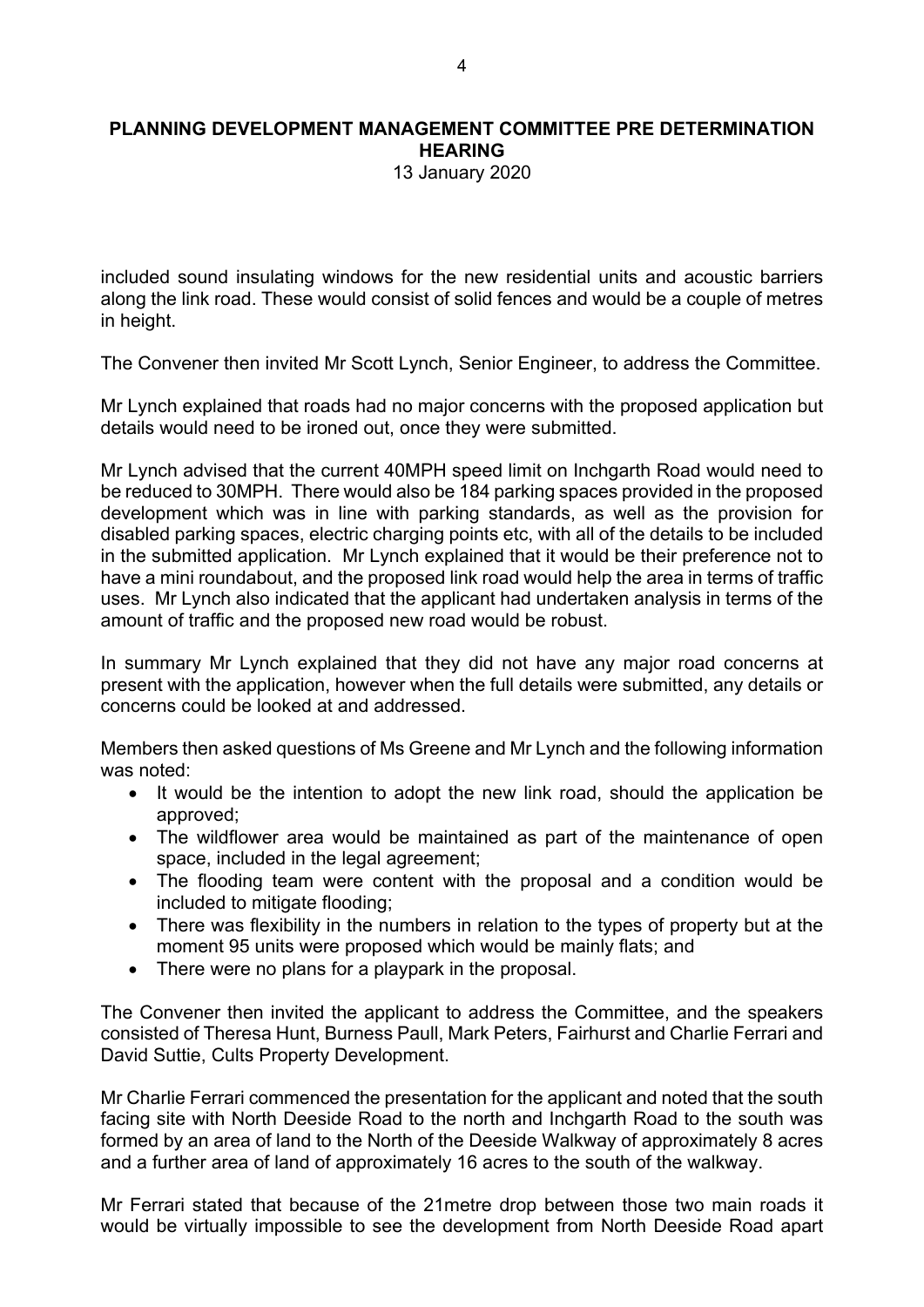13 January 2020

from the entrance/exit where the intention was to build a new link road to be funded by the development company at a cost in excess of £3 million.

Mr Ferrari advised that the link road would reduce the need to use Pitfodels Station Road, Westerton Road and Deeview Road South where it might be possible to consider closing some or all of those roads to through traffic with significant benefits to the local community. Mr Ferrari indicated that these three roads were extremely dangerous for pedestrians and cyclists and local vehicles and this was evidenced in photographs taken by the Westerton Road local action group which showed vehicles mounting pavements during peak school times.

Mr Ferrari advised that the proposal would encourage traffic to use the new link road linking North Deeside Road and Inchgarth Road so that the existing sub-standard roads could be returned back to simple residential access roads rather than being used as ratruns.

Mr Ferrari explained that in terms of pedestrian linkage there was a defined disabledcompliant walkway linking Inchgarth Road up to the Deeside Walkway then up to North Deeside Road exiting at the point of the existing field access and existing bus stop. The access had been designed to meander through the proposed Community Retirement Village.

Mr Ferrari also advised that there would be disabled access on to the Deeside Walkway which was now a well-used public walkway and this would materially improve public access to this area with a material benefit to the community. Currently access was via old and dangerous stairways which were not fit for purpose. Mr Ferrari also explained that the world population was growing at the rate of 90 million per year and people were living much longer, and this resulted in an ever increasing demand for developments for the elderly especially those that would give the opportunity to downsize and release their existing properties which could help the housing market. Therefore Mr Ferrari noted that if the proposal was approved the intention would be to construct an all encompassing community retirement village for the elderly and as part of that strategy the development had been designed to emulate individual house plots which were similar to the many existing house plots that existed on North Deeside Road and Inchgarth Road.

Mr Ferrari explained that the homes would be largely south facing dropping down approximately 18m over an area to the east of the new link road and would consist of 2 storey high quality apartments in terms of design and build where there was a clear demand. The development would be set back from North Deeside Road by more than 20 metres.

In regard to the retail units they would consist of a central coffee meeting store/ newsagent / hairdresser / chemist and nail/podiatrist unit. They had designed the space above the 5 shops to create areas for a physiotherapist / dentist and doctors' surgery and these would all be accessed by lift. The development would have to satisfy the conditions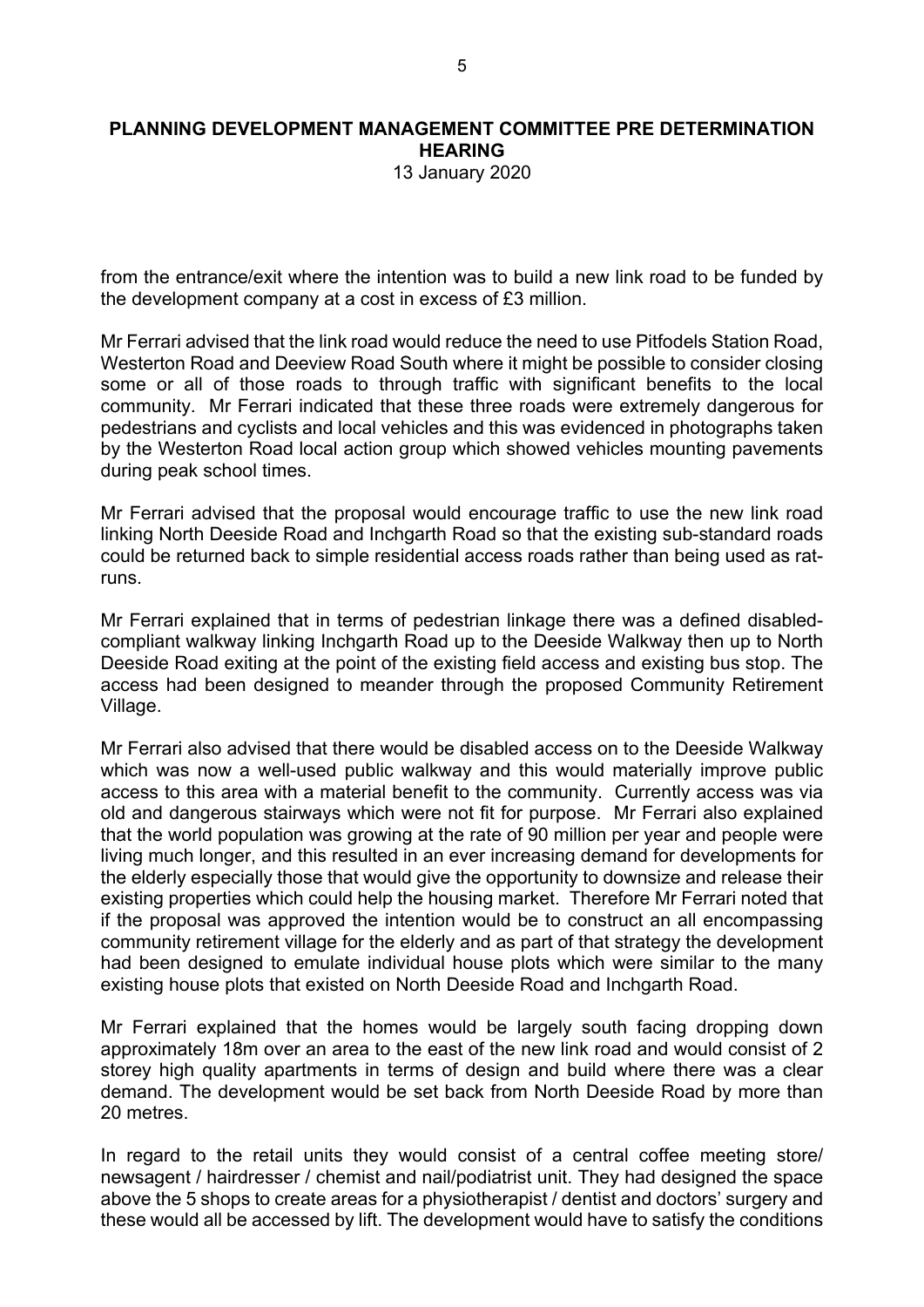13 January 2020

imposed by the Care Inspectorate for the elderly plus the many other departments in respect of this retirement village.

Mr Ferrari further advised that they had paid particular attention to minimise noise in respect of traffic from the new link road where both sides of the road would have fast growing willow hedging with a water supply / drainage system, plus sound insulation panelling behind.

In conclusion, Mr Ferrari explained that if approved this development would provide a substantial number of jobs during the lengthy construction phase as well as jobs in the commercial units, and jobs for the extensive care staff required to satisfy the Care Inspectorate for the Care Home. Mr Ferrari noted that if approved, it was hoped that a start on site would be January 2021 with a completion date of Jan 2025.

The Committee was then addressed by Theresa Hunt, Burness Paull, who was acting as the legal planning adviser to the applicant.

Ms Hunt explained that in determining the application, members would be required to assess whether the development accorded with the relevant provisions of the Local Development Plan, and if not, whether there were material considerations which would justify approval.

Ms Hunt advised that a detailed analysis against the relevant planning policies was set out in the supporting Planning Statement lodged with the application and this was based on the material submitted with the Planning Application, including the Statutory Environmental Report and Design and Access Statement.

Ms Hunt highlighted that there were no specific plan policies for this type of retirement development and noted that it had been demonstrated that the proposal accorded with the technical policies on design, cultural and natural heritage, open space, flooding and drainage, transport and affordable housing.

Ms Hunt explained that there was a need for housing specifically designed for the elderly and retired community, and the benefits this would deliver to the wider housing market were summarised in the Report undertaken jointly by Legal & General and The Centre for Economics and Business Research, April 2018.

Ms Hunt also highlighted that the proposed link road was identified in the Council's Strategic Infrastructure Plan as a measure that would help improve access from the south of the City and a public consultation undertaken both for this proposal and in other studies concluded that there was strong public support for the provision of the link road, and this was seen as an important piece of transport infrastructure.

Ms Hunt went on to advise that the site was currently located in an area designated as greenbelt and greenspace network. The provision of transport infrastructure in the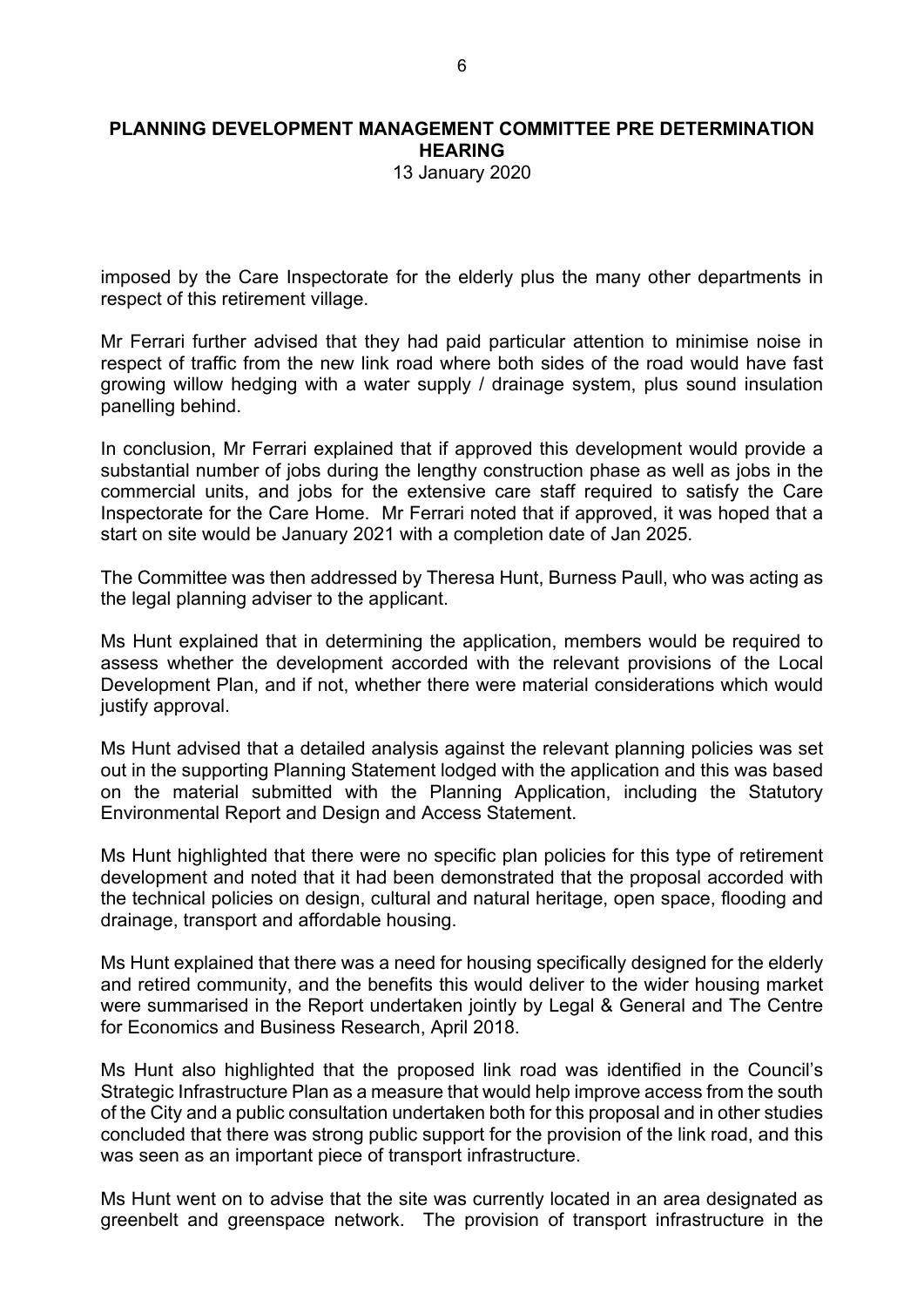13 January 2020

greenbelt was supported by Policy NE2, where there was no alternative to provide that infrastructure development outside the greenbelt. In this case, to perform its function, the proposed link road would need to be located on land within the greenbelt. To this extent, the proposed development accorded with greenbelt policy NE2. Ms Hunt highlighted that whilst the site was within the greenbelt, it did not perform the functions of greenbelt land. The Site was also within the greenspace network, and was a recognised linkage but currently provided very limited recreational opportunities and there was no access to the Deeside Way. The proposed development would provide pedestrian and cycle provision and a new access to the Deeside Way to the wider core path and national cycle network. This would provide a benefit not only to residents of the new development, but the wider community.

Ms Hunt also noted that the proposed application was also supported by a number of relevant material planning considerations. The proposed development also accorded with national guidance on planning and sustainable urban drainage systems, planning for transport, planning and archaeology and planning and noise.

The representations submitted in response to the application also constituted a material consideration, and although it was accepted that the application had generated a number of objections, Ms Hunt highlighted that there were far more letters of representation in support of the development than against it.

Ms Hunt concluded that the site had been promoted through the emerging Local Development Plan review. Out of a total of 633 responses to the Council's Main Issues Report for the whole city, 320 responses expressed support for the Inchgarth site. Just over half of all of the responses for the whole city were in favour of the site coming forward for the development proposed. Ms Hunt highlighted that this was a substantial body of support which should be taken into account in determining this application.

Mr Peters, Fairhurst, then highlighted photographs of the current inadequate standard rat runs on Pitfodels Station Road and Westerton Road. He advised that the photographs showed the narrow road width, lack of footway provision and poor visibility at the junctions with North Deeside Road and Inchgarth Road. He noted that Pitfodels Station Road was narrow, had poor visibility and had sections where no footways were provided, which included across the bridge and increasing safety concerns for all road users. The gradient of the road onto North Deeside Road was such that cars often rolled back at the top waiting to exit Pitfodels Station Road.

Mr Peters explained that Westerton Road was similarly narrow and there was limited junction visibility when coming up onto North Deeside Road given the gradient. He advised that a Transport Assessment had been prepared in support of the development proposals and submitted as part of the planning application. Initial scoping was submitted to the Roads Development Management Service to agree the methodology and key parameters to be included within the assessment. Several meetings had taken place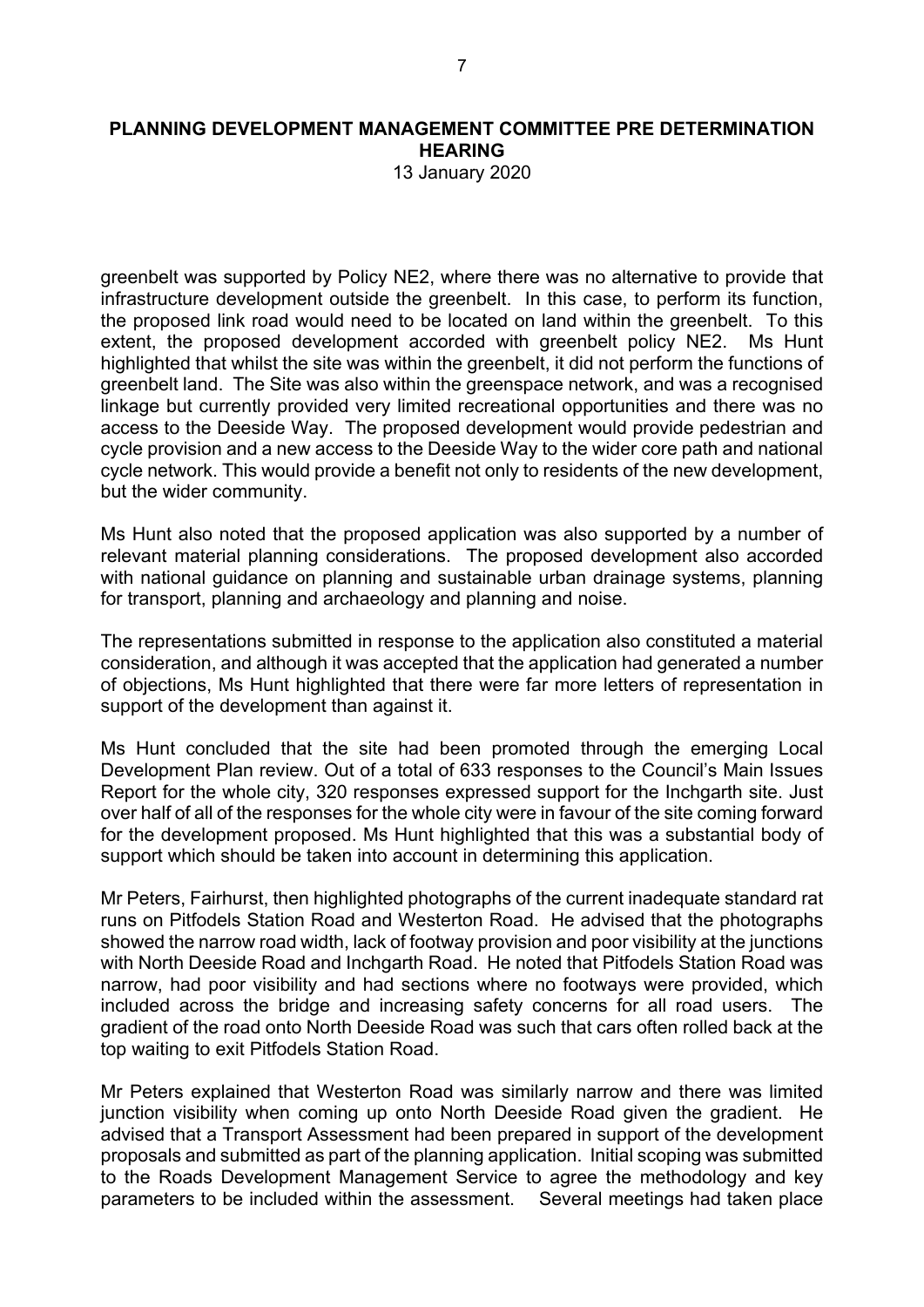13 January 2020

with Council officers to discuss the proposals, including the proposed link road alignment and form of junctions with both the A93 North Deeside Road and Inchgarth Road.

The Transport Assessment had assessed the traffic impact of the development proposals on the wider road network that surrounded the site, and specifically on the A93 North Deeside Road, Inchgarth Road, Westerton Road and Pitfodels Station Road.

The assessment of the link road had considered the effects of the traffic generated by the development proposals as well as transferring all existing traffic that used both Westerton Road and Pitfodels Station Road to use the proposed link road instead.

The new link road would provide potential for public transport links to form between Inchgarth Road and North Deeside Road, extending to the AWPR and also allow new bus route opportunities to be explored. The Transport Assessment had considered all possible junction types with the junction analysis results confirming that the Link Road junction with Inchgarth Road could be a roundabout, simple priority junction or priority junction with right turn Ghost Island, with all modelled junction scenarios shown to be operating within capacity with minimal levels of queuing and delay. Mr Peters noted that it was ACC officers' preference for the junction to be a priority junction with / without a right turn ghost island, which was therefore what was shown on the Masterplan.

It was considered that the site was highly accessible by walking, cycling and public transport, as well as for vehicles to/from the adjacent local road network. Measures within the proposed development would effectively promote sustainable travel by residents, staff, customers and visitors.

It was concluded that the site's location and characteristics met with local, regional and national policies on sustainable development, and no specific traffic or transport impacts would arise from the development.

Mr David Suttie then concluded the presentation and advised that they had come up with an innovative and unique development to match the needs of the community for the retired and elderly. He explained that the land was currently an eyesore and made no meaningful contribution to the greenbelt or greenspace network and was not available for public or leisure use. He advised that the proposal created a fabulous opportunity to deal with the sub-standard conditions on Pitfodels Station Road and the dangerous ratrunning in the area to the west. He explained that the proposed link road would alleviate pressure on the existing sub-standard local road network, and promoted sustainable travel through dedicated cycle and pedestrian links to the Deeside Way, as well as providing the opportunity for public transport links where none currently existed.

Members then asked questions of the applicant and the presenters and the following information was noted:-

 It was a demand led development and the developer already had a list of elderly people who would be interested in buying a new property in the retirement village;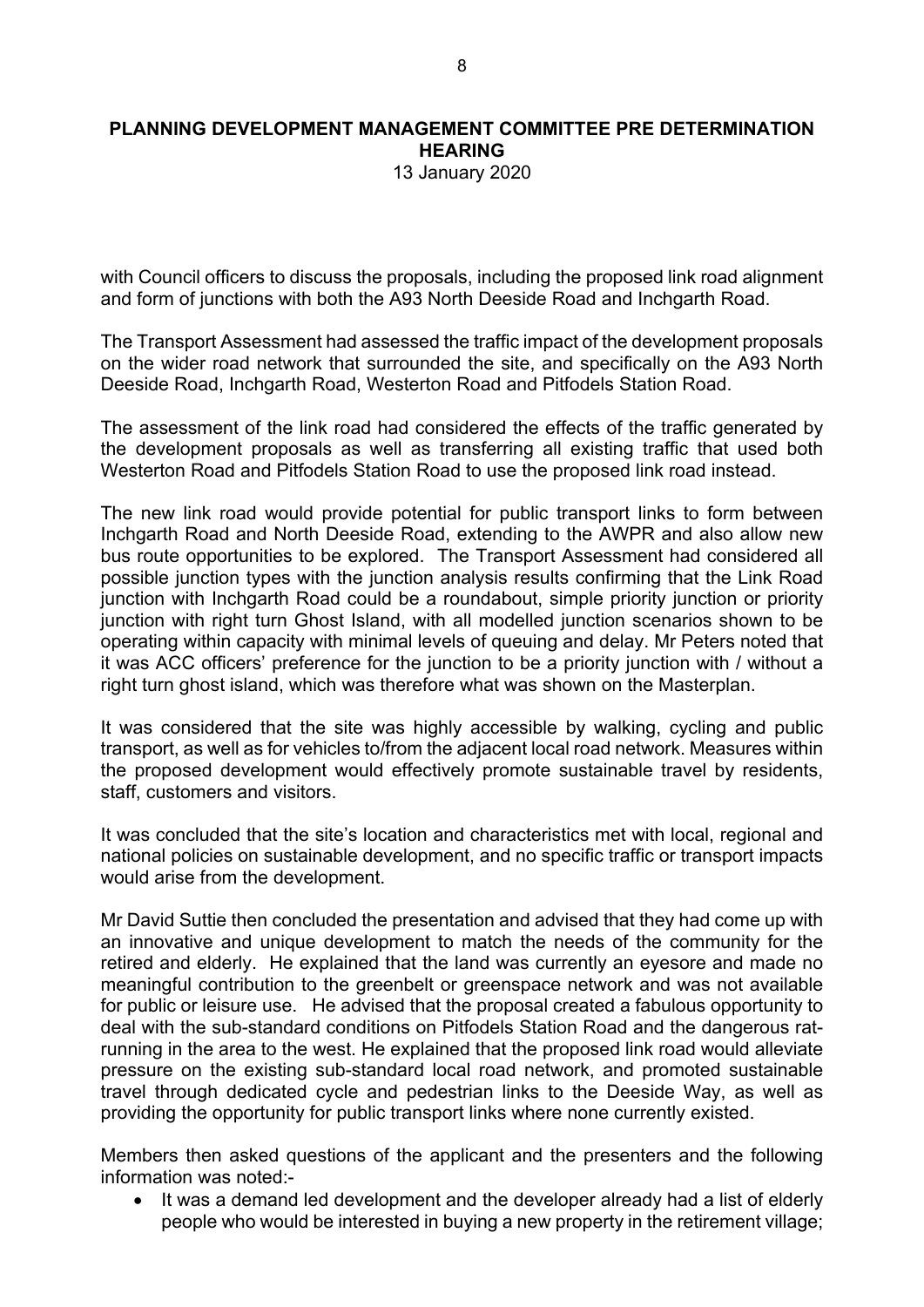13 January 2020

- In regards to the shop units and who would occupy these, this had not currently been investigated;
- Discussions were ongoing with relevant bus companies;
- There was a demand for care homes and suitable accommodation for elderly people and they had received a lot of interest from care home operators;
- The type of housing was still to be determined but they were aiming to have varied accommodation;
- The houses would be privately owned with 25% affordable housing: and
- The legal agreement would include details on retirement age of residents.

The Committee then heard from **Mr Colin Morsley**, Cults, Milltimber and Bieldside Community Council, who advised that in the Spring of 2018, they issued their first draft Community Plan for public comment. Responses came in very slowly until this planning application was submitted, at which point they received more than 150 letters and emails overwhelmingly in support of the proposal and emphasising two issues:

- a. Firstly, the potential to provide a new properly-engineered link road between North Deeside Road and Inchgarth Road.
- b. Secondly, the opportunity to provide high-quality retirement-friendly housing with easy access to the village centre in Cults and to the City Centre.
- 2. They also noted that when Aberdeen City Council consulted in 2016 on a possible new Dee Crossing, they surveyed the community themselves and received more than 200 notes of support for options which included the link road.
- 3. The Community Council submitted a detailed response to the planning application on 29 August 2018 offering conditional support for the proposal based on the provision of the link road and retirement-friendly housing. They concluded that there was a strong community support for this proposal and assessed that many of the people who had responded, had also submitted their support through the Council's planning system.
- 4. They contended that Westerton Road, Pitfodels Station Road and Deeview Road South were simply not fit for purpose for the traffic which they currently carried which had not noticeably reduced following the opening of the AWPR. Mr Morsley explained that most of it originated locally heading for Altens, Tullos, Robert Gordon's University and the Garthdee shopping area so was unlikely to divert to the AWPR. He indicated that this development would create the opportunity for the Council to significantly improve traffic flows around Cults to the benefit of the wider community and could allow the introduction of a regular bus service between Lower Deeside and the Garthdee shops.
- 5. The proposal would also significantly improve safe access to the Deeside Way for walkers, cyclists and wheelchair users. The present access at Pitfodels Station Road was by steep steps and required walking on the road to reach them.
- 6. They fully appreciated that the site was currently graded as Green Belt and Green Space Network. However the land was of poor visual quality and populated by some spindly self-seeded trees. It was also not readily accessible for any recreational purpose. Mr Morsley advised that they would prefer to see some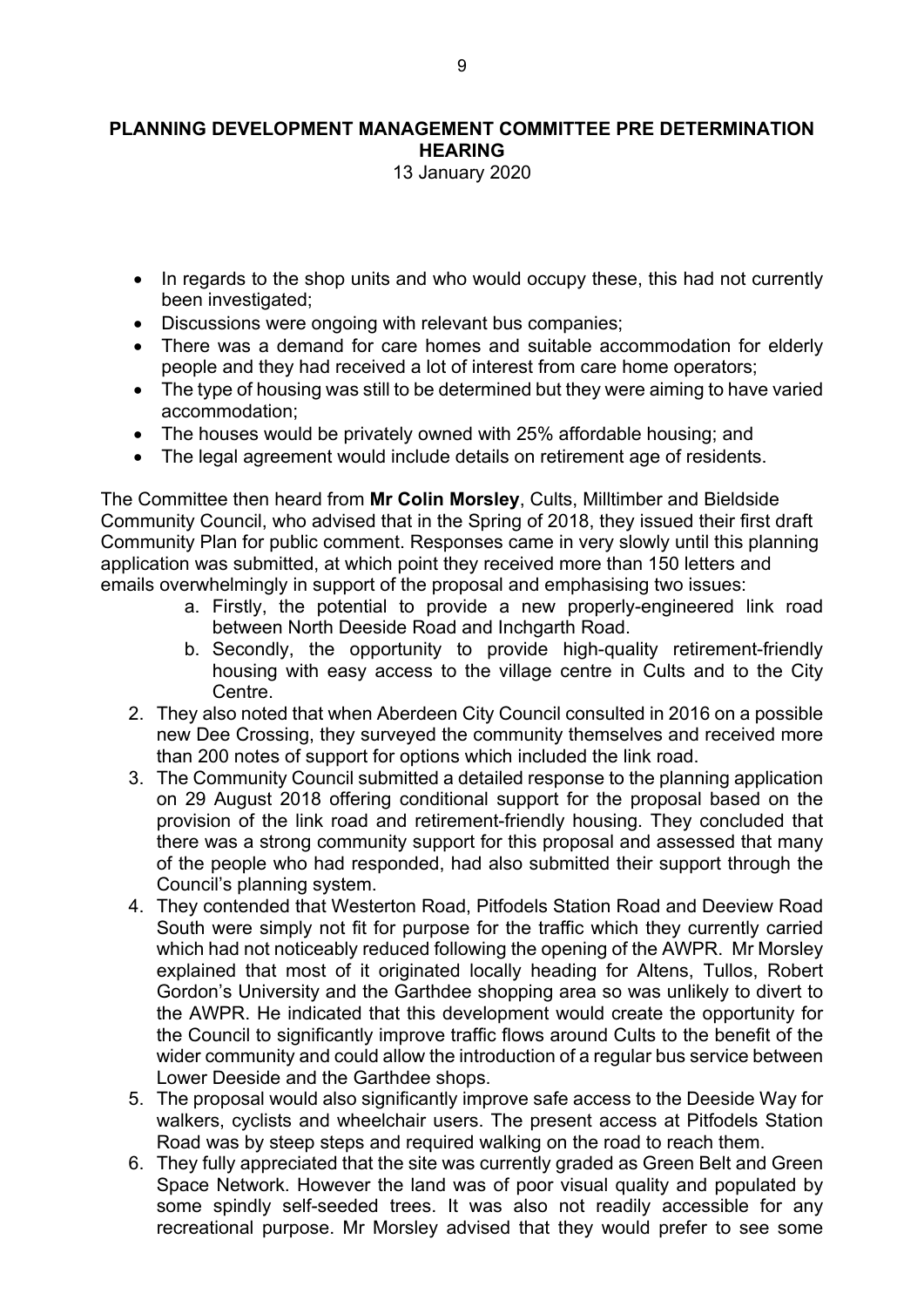13 January 2020

appropriate management of the land to the West of the proposed link road with extensive new planting of trees and think that this could improve the bio-diversity of the area and compensate for any tree loss caused by the development.

7. Finally, Mr Morsley noted that they recognised that the proposal was contrary to the 2017 Aberdeen Local Development Plan. He concluded that they would welcome a departure from the current Local Development Plan but would definitely support its inclusion in the Aberdeen Local Development Plan 2022.

Members then asked Mr Morsley a number of questions.

The Committee was then addressed by **Mrs Louis?e Harnett**, a local resident who was in support of the application and spoke in regard to health and safety issues in the local area regarding traffic. Mrs Hartnett explained that Pitfodels Station Road was used basically as a rat run between North Deeside Road and Inchgarth Road and advised that Council officers had acknowledged many years ago that the road was not fit for the volume of traffic using it.

Mrs Hartnett explained that almost everyone who used Pitfodels Station Road could tell a story about an accident or a near miss and noted that navigating the road to get to the railway line with grandchildren, a dog, a buggy, scooter or bikes, residents had to rely on traffic stopping on the middle of the bridge, which often caused havoc with the changing lights.

Mrs Hartnett also explained that the piece of land in regards to the application had been an eyesore for many years and so overgrown in the summer that it was not suitable for any leisure use by the public and noted from her experience these fields were used by a very few local people as a dog toilet. However, Mrs Hartnett advised that the new development could be enjoyed by many people and the area at present could make some feel vulnerable when walking on the railway line or along the main road in the evening in the winter.

Mrs Hartnett explained that the development would enhance the green space in the area through the wildlife park which could then be used by the public as well as the residents.

In conclusion, Mrs Hartnett advised that she recognised the need amongst friends and neighbours for this type of development with retail and other facilities, and highlighted there were many older people living in large houses in the area who would eventually like to downsize but who wanted to stay within their own, known and familiar community. Mrs Hartnett advised there was a clear, identified need in the local area for smaller houses to accommodate the elderly and for smaller affordable homes and felt that the development of a new relief road would negate the use of the smaller roads and provide a much safer route for drivers and cyclists between the North Deeside Road and Inchgarth Road and for pedestrians on the minor roads. It would also provide easier access to the Railway Line for the elderly, families and cyclists.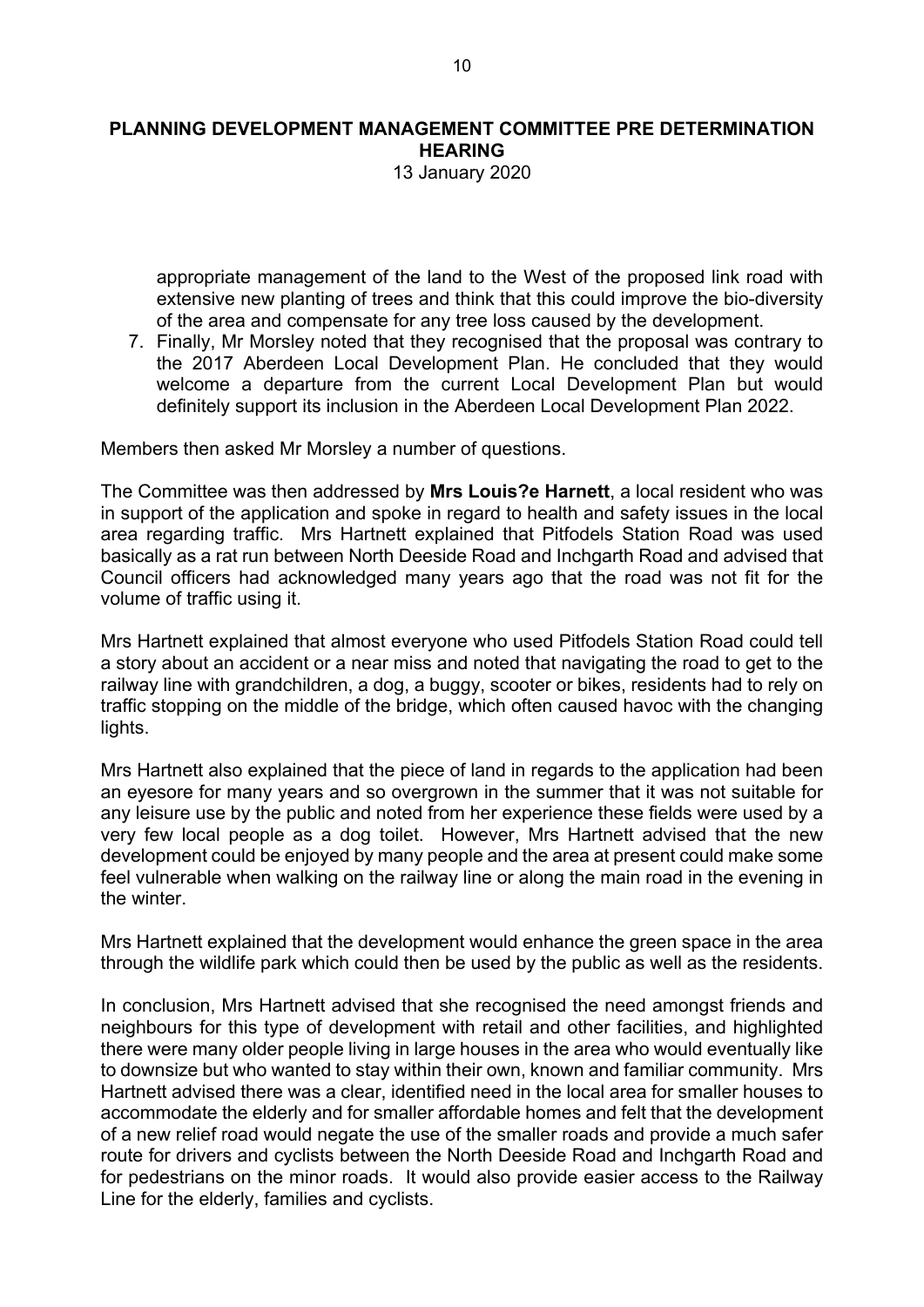13 January 2020

The Committee was then addressed by **Mr Neil Middleton**, who advised that he was against the application for the following reasons. Firstly he felt that the application contravened the following policies as stated in the Aberdeen Local Development Plan. Policy NE1 Greenspace Network, NE2 Greenbelt, Policy T5 Noise, NE 8 Natural Heritage and also the Pitfodels Conservation area. Mr Middelton explained that the financial viability of the application had to be questioned. He advised that the income generated from 65 flats, 16 semi detached houses, 14 amenity houses and a 50 bed nursing home in the present poor market, did not come near to covering the cost of ground acquisition, a multi million pound link road, construction of the dwellings and care home, services such as drainage and hydroelectric, developers contributions, professional fees, road bonds, doctors surgery bank interest and profit. Mr Middleton questioned why the applicants were proceeding with the application and felt there must be another agenda. He advised that the applicant could get planning permission, then explain that the proposal did not work, abandon the retirement village and apply for a supermarket with 150 parking spaces.

Thirdly Mr Middleton indicated that Aberdeen city and shire along with The Scottish Government had just spent in excess of £1billtion on the Aberdeen Western Peripheral road and this had resulted in a 34% or thereby reduction of traffic in the city and an improvement in air quality which was terrific. He noted that the proposed new link road would be a huge cost to the fragile environment with the result of more traffic, and poorer air quality. He advised that there would be a huge carbon footprint during construction with thousands of tonnes of infill which would have to be trucked in, and also the removal of twenty broad leaf trees on North Deeside Road for sight lines.

Mr Middleton also indicated the devastation for the wildlife, the protected bats, badgers, owls, and red squirrels, the deer, fox and birds if the development was to go ahead and also noted the removal of even more trees on the Deeside Way.

In conclusion, Mr Middleton asked Councillors to look to the future and not reverse the positive impact of the Aberdeen Western Peripheral Route. He explained that residents had entrusted Councillors to adhere to the Aberdeen Local Development Plan where there was no mention of a need for a link road or a retirement village. He urged Councillors to look after the green belt and Pitfodels Conservation Area and urged Councillors to refuse the application.

The Committee was then addressed by **Ms Lorna Lorimer**, who advised that she objected to the application on the following grounds.

Firstly, it was contrary to the Local Development Plan of 2017 which stated that the plan was to "safeguard natural and open spaces, also improve air and water quality and help to mitigate and adapt to the effects of climate change". It was contrary to the policy for Green Belt and also for Green Space Network.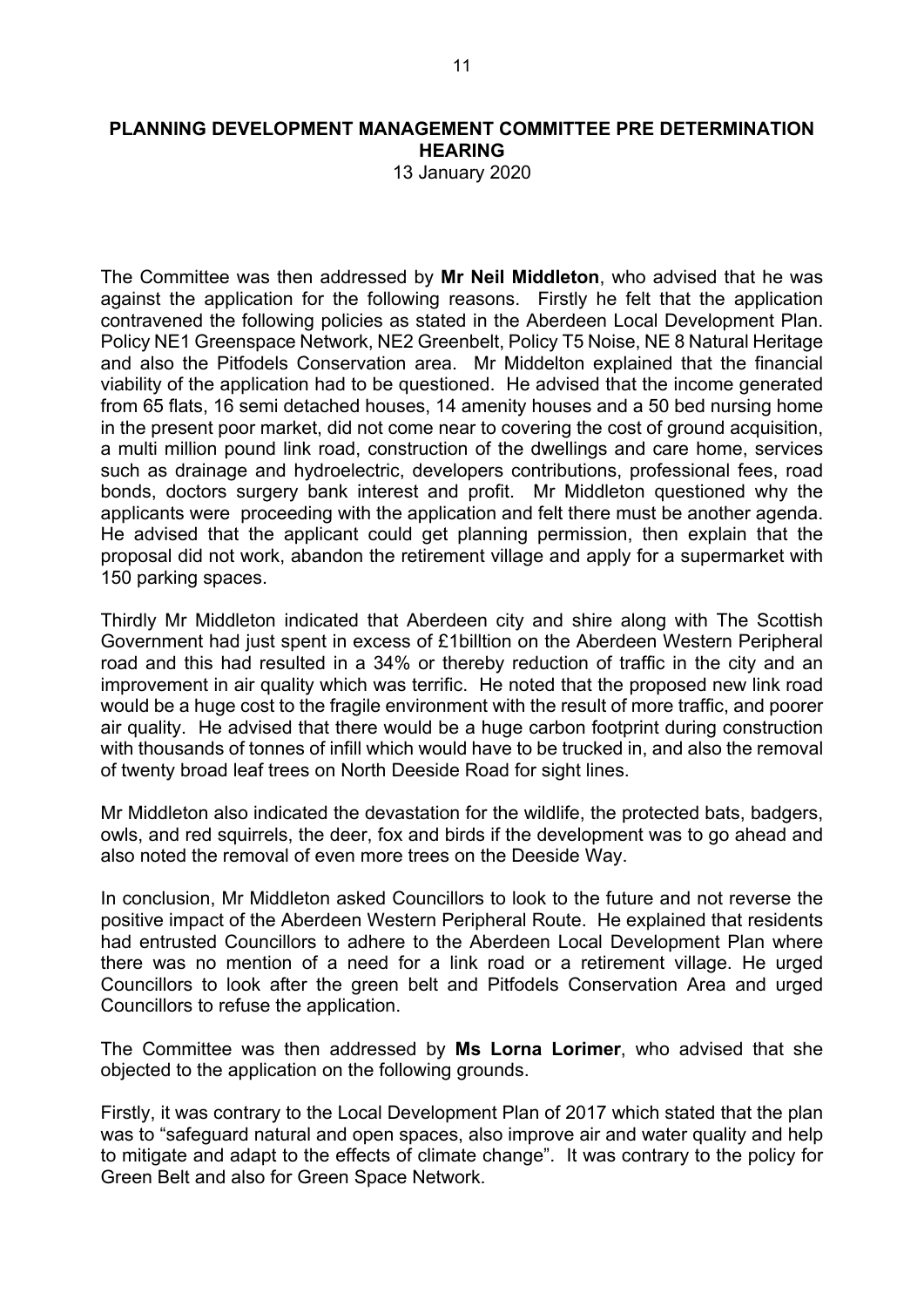13 January 2020

Secondly, Ms Lorimer advised that she understood that more facilities were needed for the elderly but questioned whether this was the right place of the right format. She explained that the area already had several homes for the elderly, which put a great deal of stress on the present local medical facilities and caused an imbalance in the local community. Ms Lorimer also advised that the plan suggested easy access to bus routes and noted this might be fine for the more able but noted on the north side there was an incline, however gentle, to reach North Deeside Road.

Thirdly Ms Lorimer questioned the need for a new road in the area and noted there were access roads from North Deeside Road to Inchgarth Road, which had to be negotiated carefully but she felt that was not a bad thing as it slowed traffic down. She also highlighted that a consequence of developing a new road would be a large unsightly concrete tunnel over the old railway line which would greatly detract from the green space.

Fourthly, Ms Lorimer questioned the provision of local facilities and noted there was a shortage of doctors and care workers, and wondered the likelihood of finding staff for the proposed facilities and noted that without these, many of the elderly would be stranded.

In conclusion, Ms Lorimer highlighted that most of the letters of support wanted the development because of the proposed road but with little regard for other considerations or possible consequences. Ms Lorimer noted that the area was one of the last green spaces on the edge of the city and it complemented the old railway line and could be incorporated by creating a community wild area, which would save the present Green Belt with its wildlife. The proposed new development would cause the loss of something special which could never be replaced and she hoped that officers and Councillors abided by the Local Development Plan and continued as the development plan stated, "to protect and enhance the green infrastructure networks" around the city.

The Committee was then addressed by **Mrs Clare Harris**, who advised that she was a local resident and had lived on Westerton Road, in between the bridge over the old railway line and North Deeside Road for 30 years and was supporting the proposed application for the following reasons.

Firstly,in regard to safety, Mrs Harris explained that the proposed link road would provide a much needed fit for purpose route for both traffic and pedestrians travelling between North Deeside Road and Garthdee and beyond, which would relieve Westerton Road and the other minor roads of the volume of traffic for which they were never designed and make them safer places for residents and other pedestrians to use.

Secondly, Mrs Harris felt that there was a need for more age appropriate accommodation in the area with easy links to shops and amenities. The proposed development would provide a great opportunity, with amenities on site, and easy access to walking routes and also to bus stops with transport into Aberdeen, out along Deeside and down to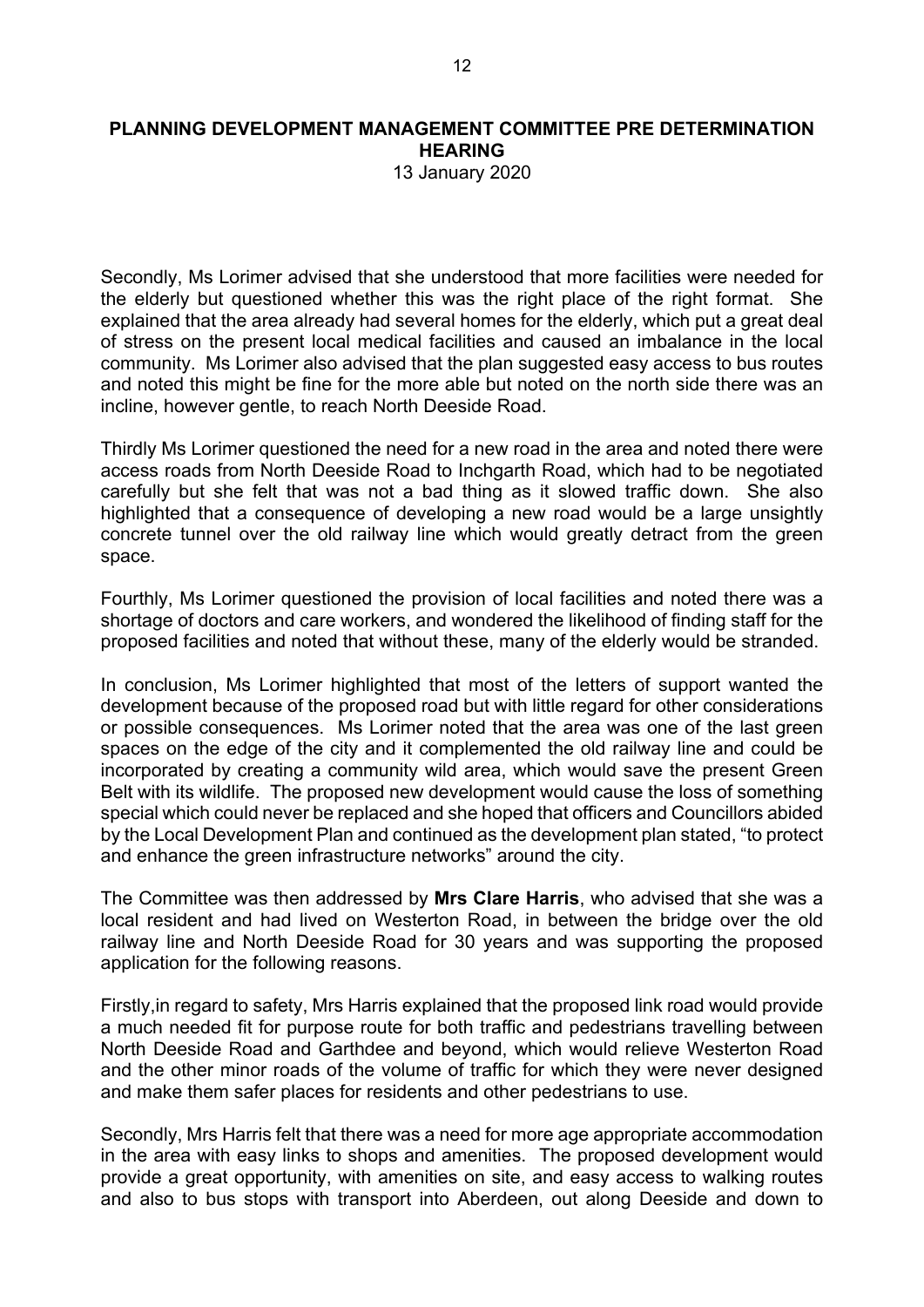13 January 2020

Garthdee. Mrs Harris explained that amenities such as a café would also encourage people to use the old railway line for recreation.

In conclusion, Mrs Harris advised that she was hopeful that in an area that continued to see major housing developments, with all the increased traffic that brought, Councillors would take the opportunity to put the last remaining piece of open land between Cults and the city to good use and approve the proposed development.

Mrs Harris also spoke on behalf of **Mr Mark Sawdon**, who had indicated he wished to speak at the hearing but was unable to attend at the last minute. Mrs Harris read Mr Sawdon's speech and it stated the following.

Mr Sawdon was in support of the application, on the grounds of safety. He regularly had to push his very elderly and frail mother in a wheelchair from their house, round the corner to Ashfield Road, where they had a disabled parking space. This was not located outside their house because of the narrowness of Westerton Road and pavements. Mr Sawdon's mother found it a daunting experience and felt they were running the gauntlet of traffic passing unnervingly close to her. Mr Sawdon was in support of the application.

The Committee was then addressed by **Mr Jeff Smith**, who was in support of the application. Mr Smith explained that after studying the information submitted to the Council by the applicant, and assessing the proposal on its merits, a clear benefit was the proposed new link road. Mr Smith advised he was a frequent user of Pitfodels Station Road, and he believed that the proposed new road meant linking the North Deeside Road with Inchgarth Road would be of great benefit to the local area and beyond. He explained that residents of Pitfodels Station Road, and Westerton Road in particular, would benefit from the reduction in through traffic and increased safety as these roads no longer met the necessary standards for the volume of traffic using them. He highlighted that both junctions with the North Deeside Road were narrow and hazardous and the visibility at the foot of Pitfodels Station Road was poor and being opposite the entrance to Norwood Hall Hotel made the junction potentially dangerous. Mr Smith also explained that another benefit was the range of residential accommodation and associated facilities that were to be provided. Mr Smith noted that the Local Development Plan stated the need for more housing with particular focus on retirement housing and he believed the range of accommodation to be provided, which included some affordable homes, along with care home provision and community and retail facilities, met all of the needs of the local area and should be welcomed.

Mr Smith also explained that he was a frequent user of the Deeside Way both as a walker and a cyclist and considered it to be a valuable asset within the community. He advised that the proposals would not impair his enjoyment of using the route. The existing open space to the west of the new link road would remain but with enhanced planting and public accessibility for recreational use.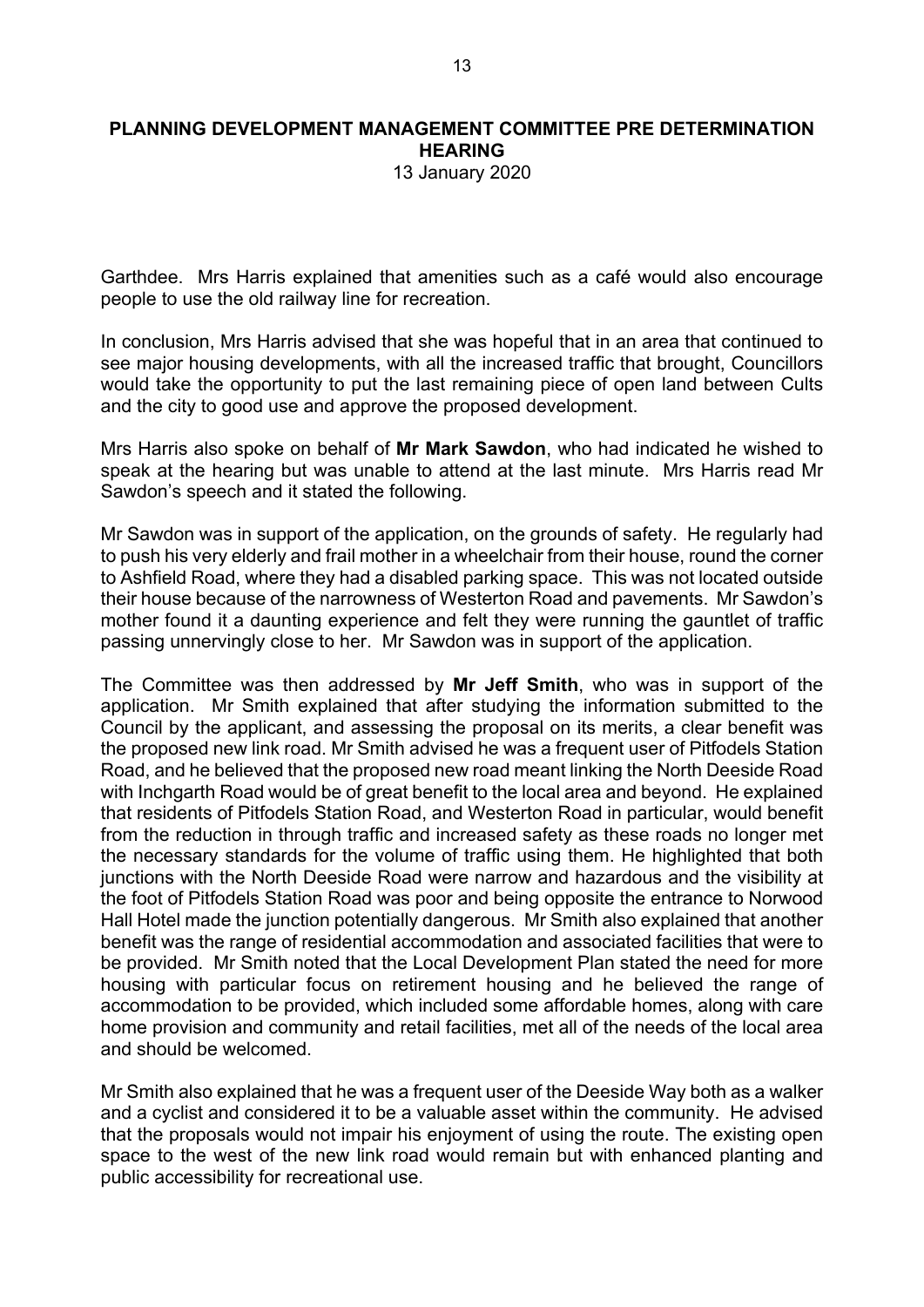13 January 2020

Mr Smith also highlighted his delight that the mature trees within the site along the North Deeside Road were to be retained, should the application be approved.

In conclusion Mr Smith stated that the proposal would benefit the local community by solving the long-established problem of excessive traffic on the currently substandard link roads; there would be the provision of much sought-after properties suitable for 'last time buyers', thus freeing up larger family homes elsewhere; and by maintaining the asset that was the Deeside Way but with enhanced accessibility to public open space for all sections of the community.

The Committee was then addressed by **Mr Dave Thompson** who explained that he had been a resident on Westerton Road for approximately 16 years and the amount of traffic on the road had been a concern throughout that time and he had been actively working and engaging with other neighbours to try and make the road safer for the last four years. He explained that although there was a 20mph speed limit in place it was obvious that this was ignored by many drivers and it was a definite risk to pedestrian safety on the road.

Mr Thompson advised that any improvement that could be made to reduce the high volume of traffic on Westerton Road and increase pedestrian safety would be greatly appreciated and he supported the new link road and development as a result.

The Committee was then addressed by **Mr Sam Murray** who advised that he was in support of the application for a number of reasons.

Mr Murray advised that the inclusion of a new link road between North Deeside Road and Inchgarth Road was most welcome, as the existing options of Westerton Road and Pitfodels Station Road left a lot to be desired. He noted that the junctions of both of the roads with North Deeside Road were narrow, with poor visibility, making them difficult for vehicles to negotiate and in both cases the footpaths were non-existent or inadequate, making them dangerous for pedestrians. As a cyclist, he explained that he found these routes to be somewhat treacherous and was pleased to see the plans would include a new cycle path. Similarly the much improved access to the Deeside Way, which would be created by this development, was a real advantage to the community.

Mr Murray advised that the plot proposed for development was, in fact, a really unkempt piece of ground and an eyesore. The area would be transformed into a great community asset and the layout of the proposed development was sympathetic to the surroundings and the inclusion of a public space was most welcome.

Mr Murray indicated that there were a large number of people who would want to downsize to a modern home which suited their needs in their retirement without having to leave their existing locality and he felt that the community this development would create could only bring financial benefits to the local businesses serving the local area.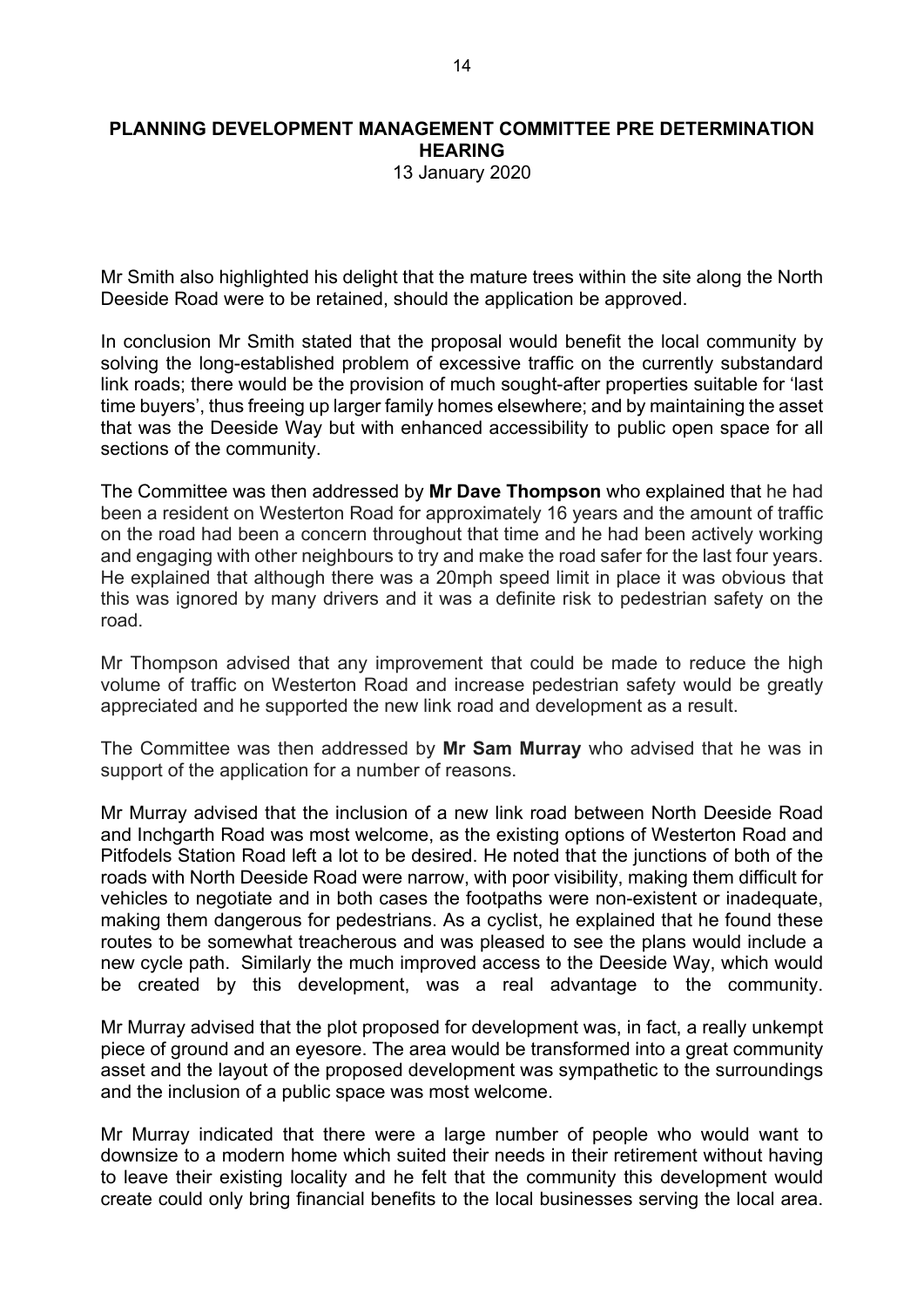13 January 2020

Mr Murray also highlighted that all three local hotels namely, the Cults Hotel, The Marcliffe at Pitfodels and the Norwood Hall Hotel supported the proposal.

In conclusion, Mr Murray asked that the proposed development be approved.

The Committee was then addressed by **Mrs Anne Milne** who explained that she had been a local resident for 40 years and lived close to the proposed development. She advised that people her age welcomed the proposals with new retail facilities an added bonus. Mrs Milne felt that the area at present was an eyesore and the new road would make the area safer with a better route and would also tidy up the whole area.

The Committee was then addressed by **Mr William Morrison** who explained that he had lived in the area for 40 years and supported the application for similar reasons to other speakers.

Mr Morrison outlined his reasons as follows.

 He felt that it would reduce traffic through Deeview Rd South, the Iower part of Inchgarth Road, Westerton Road, Ashfield Road and Station Road Pitfodels and would reduce congestion at the present junctions. Mr Morrison felt that the AWPR had not noticeably reduced traffic in the area and that it appeared to have increased with student and staff from North Aberdeenshire using the AWPR and consequently the local roads to access Robert Gordon University. He added that there was a need for a decent link road between the North Deeside Road and Inchgarth Road which was identified a number of years ago. With respect to area of ground itself, the proposed area for development had changed from farm land to wilderness with small thickets of self seeded trees. He noted that it was frequently used for fly tipping with fridges, washing machine, tumble dryers and the obligatory mattress dumped within the grounds. The wall and fence on the Inchgarth side of the property was in a very distressed condition and did nothing to protect or enhance the area. He frequently walked the area, and noted there was a variety of wildlife mainly birds and deer, however had never seen squirrels or any of the usual signs of badgers. The development would provide a realistic balance between rural and developed space similar to that already approved in other developments, albeit in a smaller scale. Mr Morrison added that there was a need for good after care facilities for the elderly and this was an ongoing issue with life expectancy for both males and females set to increase over the coming decades. He also indicated that a small retail unit would not go amiss to serve the community and visitors to the development.

The Committee was then addressed by **Mr Alastair Walker** who explained he was in support of the application for a number of reasons.

Firstly, the levels on the site fell considerably from the North Deeside Road to Inchgarth Road and there would be no negative impact from the development and indeed there would be a very positive improvement in the scenic appeal of the area. The area was south facing and the views from the homes to be built there would be fabulous.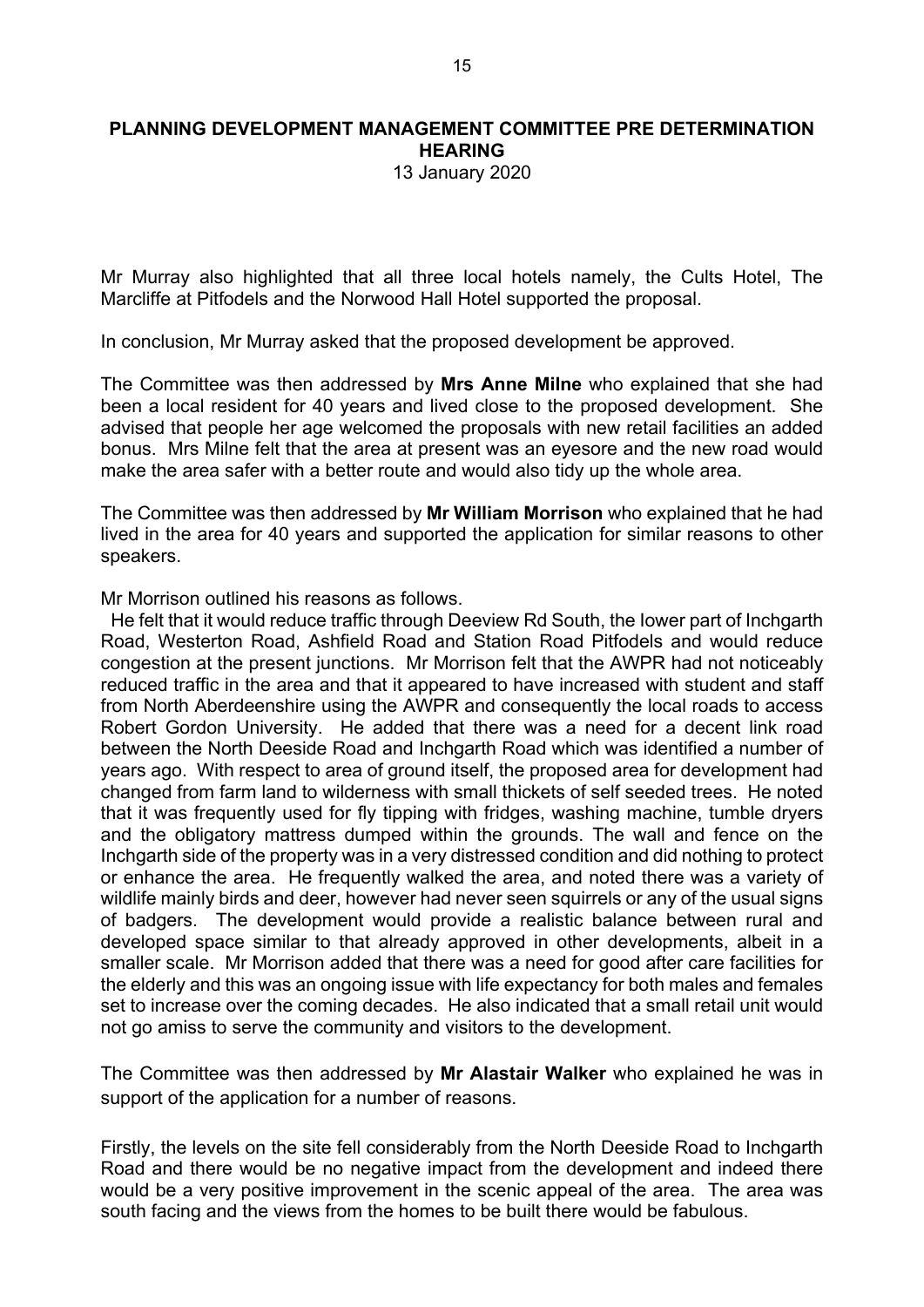13 January 2020

Secondly, there was a need for a good connecting road between Inchgarth Road and North Deeside Road as the existing roads were inadequate and had a negative affect on the residential property owners living on Westerton Road and Station Road.

Thirdly, the area of land in question was of no great merit for anything other than for development. He felt it was a great idea to put this land to good use instead of it lying overgrown and in a sorry state of repair due to neglect over a period of many years.

Fourthly, with an ageing population, the area needed another care home and housing suitable for the elderly and would be of interest to him.

In conclusion, Mr Walker felt that the proposal had been well thought through, would improve access to the disused Deeside railway line, did not conflict with other developments in the area, would not put excessive strain on the existing road network and the new link road was vitally important to the local community.

The Committee was then addressed by **Mr Keith Morrice** who explained that he knew the area well and was often in the area. He felt that the roads were poor and urgently needed improvement. Mr Morrice noted that combined with the retirement village, the proposed development would be a positive addition and was a very good idea.

The Committee was then addressed by **Ms Dawn Barrack** who explained she lived at 229 North Deeside Road in Cults, adjacent to the proposed development. Ms Barrack advised that she felt very strongly about the development and was against development on this site as it was classed as Green Belt in the Pitfodels Conservation Area.

Ms Barrack indicated her shock that it was suggested that the proposed development would take an estimated 6 years to develop. 6 years of total disruption to her life and also her neighbours' life. Ms Barrack noted that the height of the road was so close to her home it was horrifying.

Ms Barrack advised that Policy NE2 Green Belt, meant that there was general prohibition to develop, subject to exceptions. Ms Barrack highlighted that this development was not essential and would just create another rat run, encouraging large vehicles and buses on to Inchgarth road, which was not suitable.

Ms Barrack concluded that the noise levels for her home, regardless of the proposed planting, would not be sufficient.

The Committee was then addressed by **Mrs Janet Jackson**, who explained that she had lived on North Deeside Road since the early 1980's and the driveway at the back of her house exited onto Westerton Road, which used to be a country road. The volume of traffic had significantly increased over the years and the residents actively campaigned to get speed bumps installed. However Mrs Jackson felt that the road was still too narrow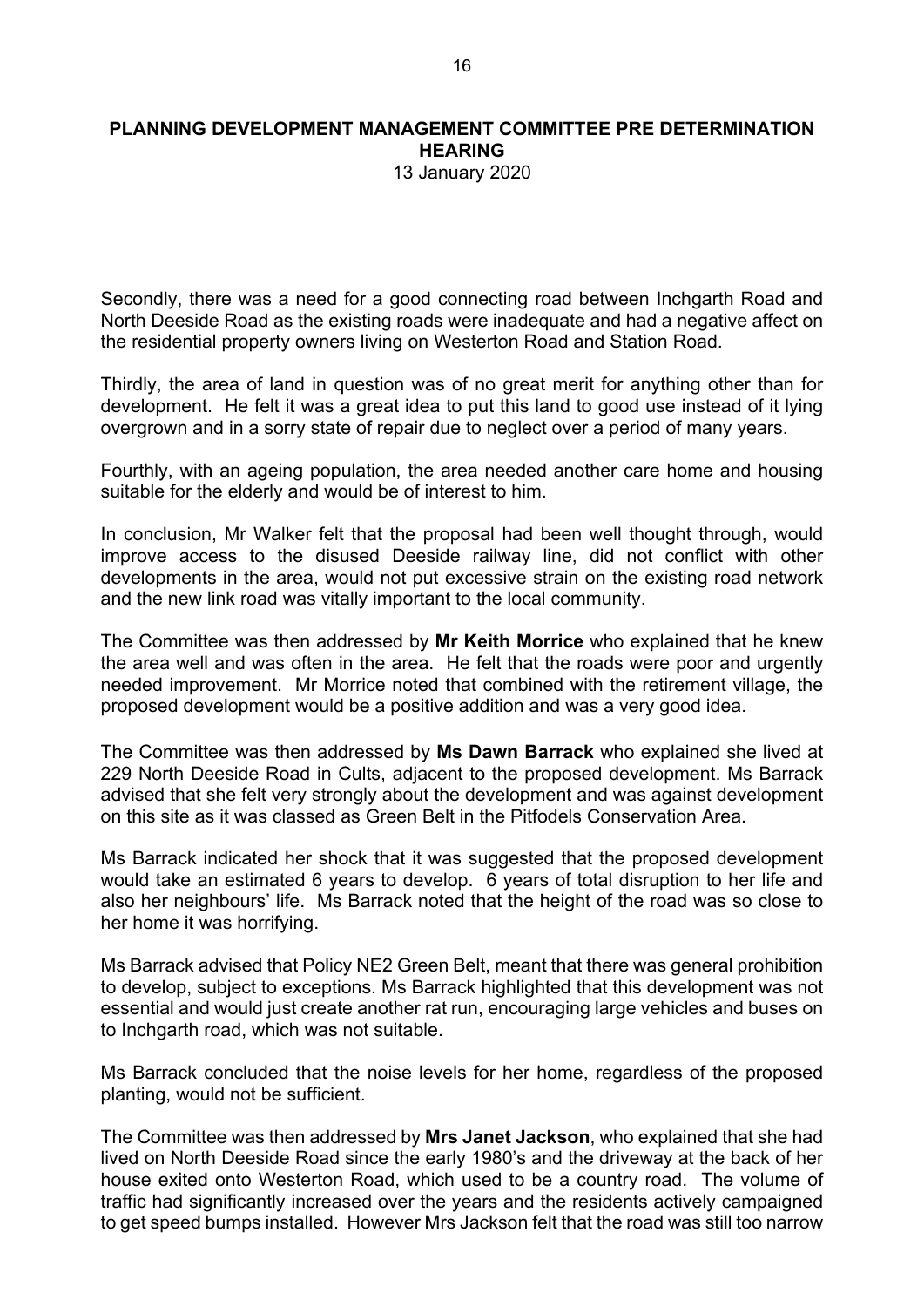13 January 2020

to cope with the amount of traffic and large vehicles still used the road, even though they were prohibited. Mrs Jackson indicated that there had not been an improvement in the traffic levels since the opening of the AWPR and a new road such as the proposal, was now essential to link the areas of Garthdee and Cults.

Mrs Jackson also indicated that in regards to the area of the development, for many years things had fallen more and more into disrepair and it was not a particularly nice place to walk. The area had been left to run wild and was not much of a "conservation area". Rubbish had been dumped there and was just an eyesore and was certainly not an area of outstanding natural beauty. Mrs Jackson noted that deer and bird did visit the area, and commended the developers for including the wildlife corridor in the plans.

In conclusion Mrs Jackson felt that the proposed development should be approved.

The Committee was then addressed by **Dr Francis Philip** who had been a resident on Westerton Road for many years. Dr Philip was in support of the application for the following reasons.

Firstly, there was a demand in the area for the provision of suitable accommodation for the elderly and he noted there was a large number of people who would be keen to downsize and remain in the area. The inclusion of a care home and affordable housing would also be a great benefit to the community.

Dr Philip also advised that at present, the site was a wilderness and not open to the public so the proposal would materially enhance the area and provide access and associated enjoyment to all. He also indicated that the link road was a huge bonus and noted the present situation with traffic on Westerton Road was heavy at times which provided difficulty for both drivers and pedestrians and the blind summit at the bridge was dangerous when vehicles were parked nearby. Dr Philip encouraged Councillors to approve the application.

Dr Philip also read out the statement from **Mr Ritchie Manson** who could not be at the hearing, but was also a local resident. Mr Manson was in support of the application and noted how extremely dangerous the local roads were and that he had witnessed many accidents and something had to be done to improve safety. Mr Manson also highlighted the ageing population and had full confidence that the development would have a positive addition to the local community.

The Committee was then addressed by **Anna Jackson**, on behalf of **Steve McKnight** who could not be in attendance at the hearing. Ms Jackson read out Mr McKnight's statement and the following was noted.

Mr McKnight's property was located on the corner of Inchgarth Road and Pitfodels Station Road and his entrance sat on the corner at an angle, diagonally opposite the entrance to Norwood Hall hotel. Mr McKnight advised that the junction had very poor sight-lines and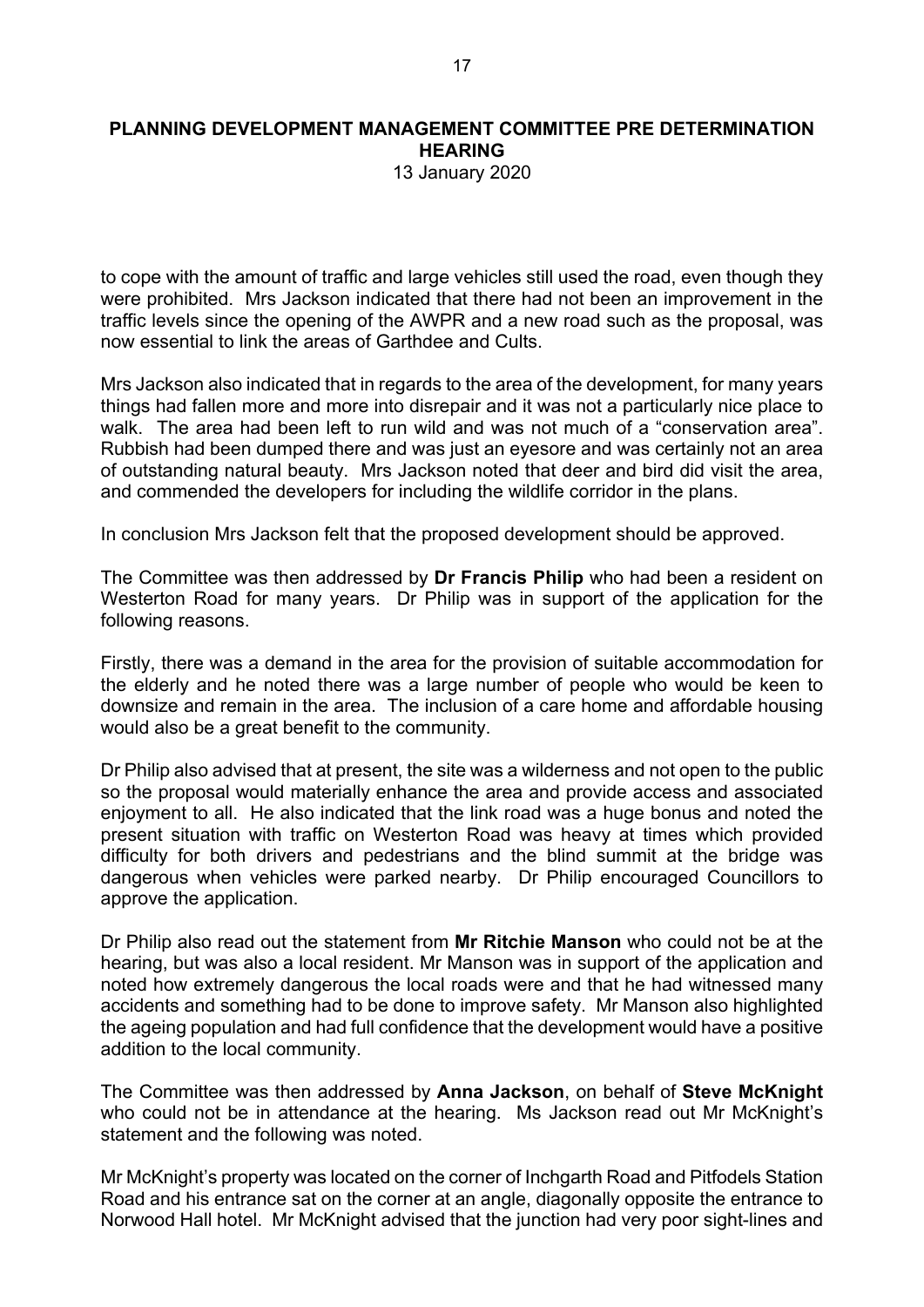13 January 2020

visibility and was extremely dangerous. The new road would remove traffic from Pitfodels Station Road, Westerton Road and St Devenick's Place to the benefit of those living on these roads. It would also remove traffic from Deeview Road South and Ashfield Road to the benefit of the residents. It would also make the roads safer for pedestrians and cyclists.

Mr McKnight noted that the site was currently unkempt and he looked forward to seeing a significant improvement with public access. He noted that the proposed development was innovative in terms of its concept and design and the provision in the area for housing for the elderly which included affordable housing should be welcomed by all. He advised that the layout fitted into the landscape and with the extensive open space included within the development, it maintained the separation between Cults and Pitfodels/Garthdee. The proposed building would not be seen from long range views.

Finally, Mr McKnight indicated that the proposed planting and wildlife area, the green space/green network in the area would be retained and enhanced and that he was fully in support of the development.

The Committee was then addressed by **Mr Gavin McDonald**, who explained that he was not a local resident, but travelled through Cults regularly. He advised that the junctions were very dangerous at both ends and the development would see improved access to the Deeside Way. Mr McDonald also indicated that the type of elderly housing included in the proposed development, would be something he would be very interested in.

The Committee was then addressed by **Mr Philip Anderson**, who explained that he had stayed in the area and would like to return to the community in retirement and was in full support of the application. He explained how many people were ready to downsize and felt the development fitted well. He also highlighted how the new link road was badly needed in the local area and would provide a safe route between North Deeside Road and Inchgarth Road. Mr Anderson also explained how the proposed planting would enhance the local environment and the green space would be strengthened.

The Committee was then addressed by **Mr Scott Findlay**, who was also in support of the application and felt that the current road structure was no longer fit for use and very dangerous. He explained that the proposed new road should be given full backing, as it would improve safety access for all road users. Mr Findlay also highlighted how there were no retirement villages in the area and he felt that this was a welcomed proposed development.

The Committee was then addressed by **Mr Peter Littlefield** who explained that he lived on Westerton Road and was in full support of the proposed development. Mr Littlefield explained that the housing development would be most welcomed as it would provide much needed accommodation for elderly people but also new facilities such as a pharmacy, café and doctor's surgery. He also noted that the development would not only